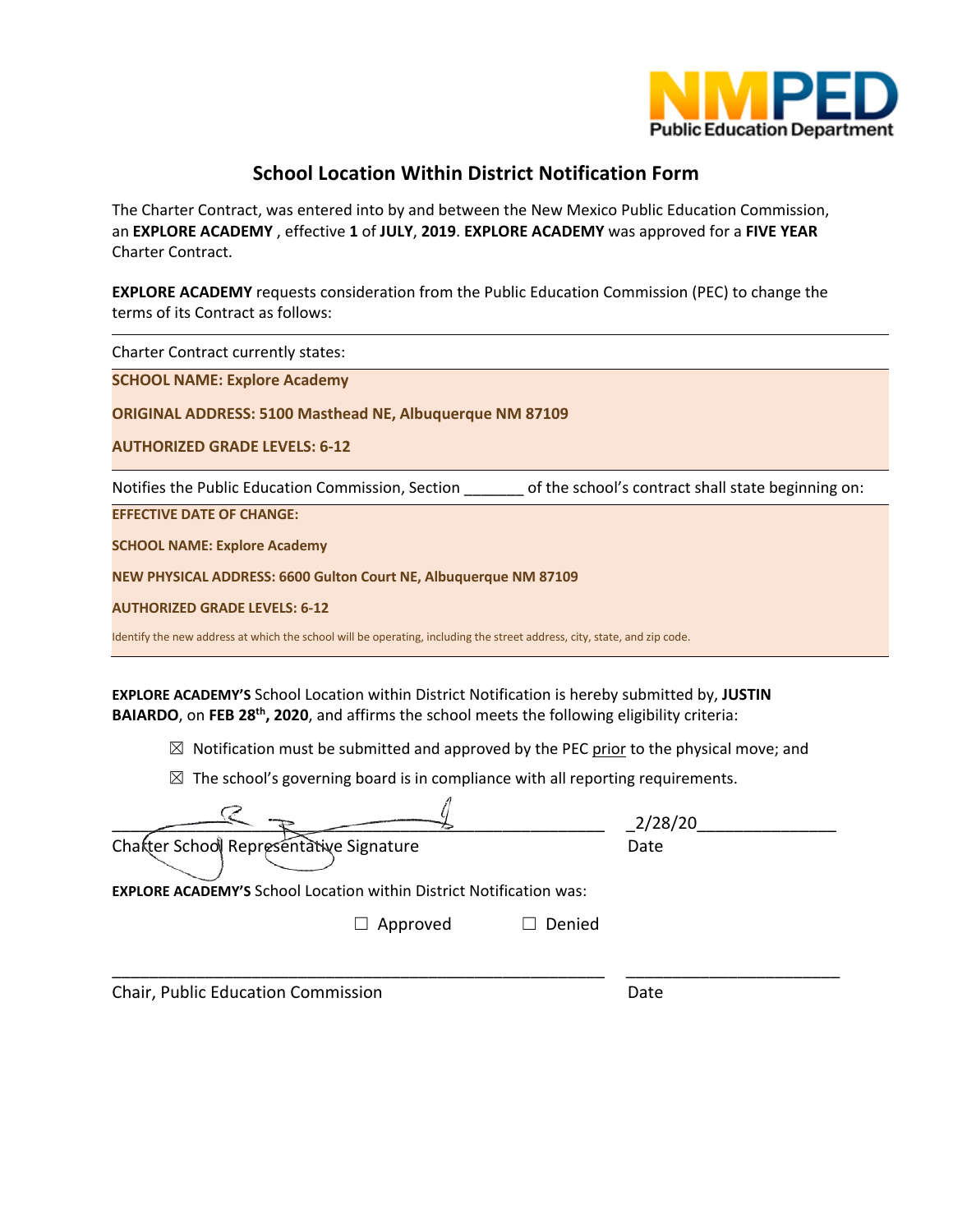## **Certification of Board Vote** Highlight and replace all capitalized text below.

# **Certificate Of Governing Body Vote**

This document certifies that on 3/10/20 at 5:30 PM PM a meeting of the Governing Body of EXPLORE ACADEMY a New Mexico public charter school, was held at 5100 MASTHEAD NE in ALBUQUERQUE, NM. The meeting and all votes were conducted in compliance with the New Mexico Open Meetings Act.

A quorum of the Governing Body's members being present and voting, it was voted 5 in favor and 0 opposed to approve Explore Academy's contract amendment request for a change of location notification to the PEC.

The members voting in favor were: Pickard, Montano, Barton, Garletts, and Kulb The members voting in opposition were: N/A

I, the undersigned, certify that this is a true copy.

 $\Box$ ature of Individual Authorized Certify the Vote (Secretary or Other Officer)

Ray Barton III **Secretary** 3/12/20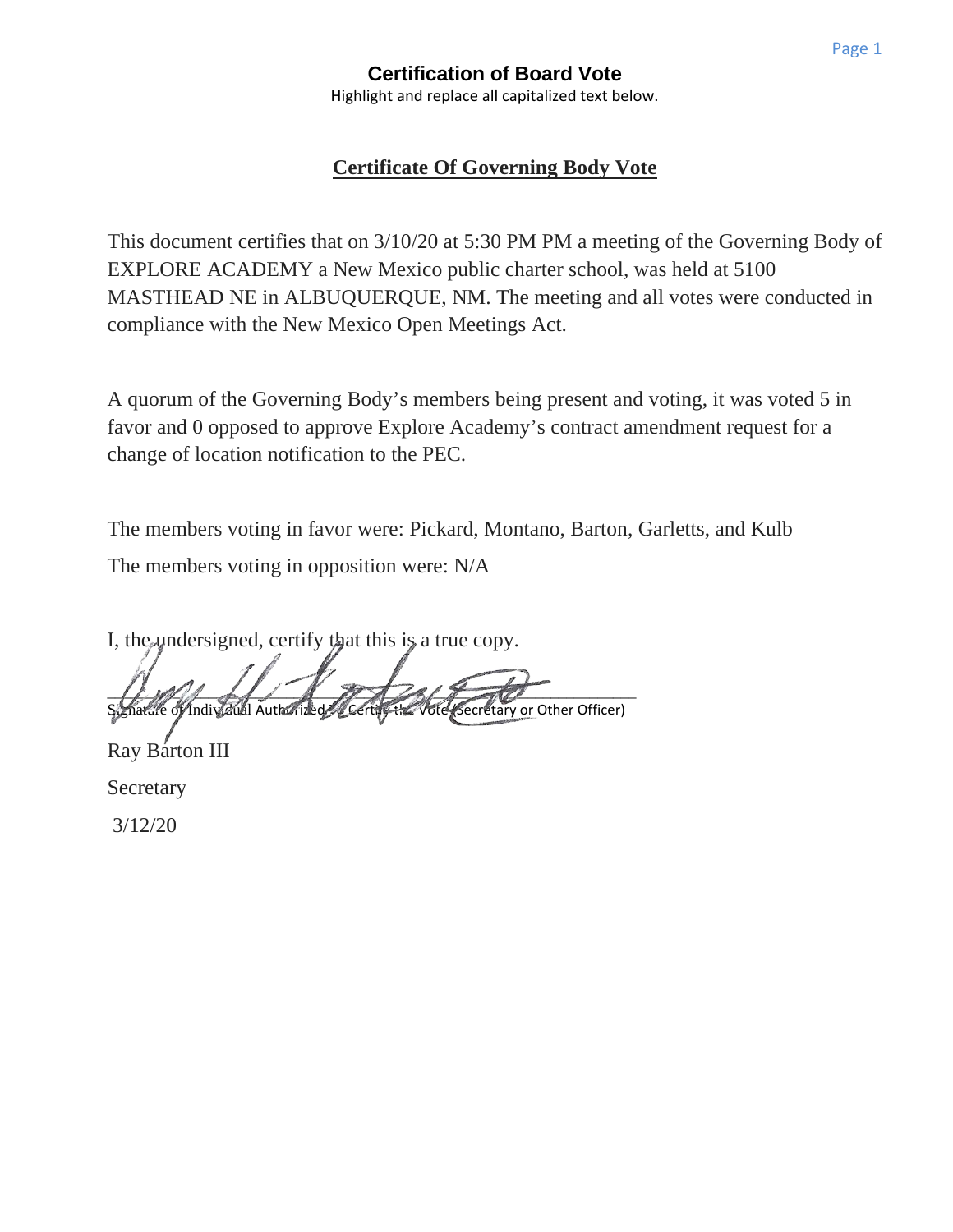## **ADDENDUM:**

Given the school's recent request to expand to its nearby facility, this request comes close behind. As the school was finalizing its plan to expand in purchasing the adjacent property to add to its total facility space, an offer came from a facility the school had explored in the past.

While the school had stated that its neighboring facility was an opportunity that needed consideration, this facility exceeds that potential in the long term financial stability it would provide the school. The building is located one mile from the school's current location, so there would not be any considerable upheaval in moving to a location so close.

In terms of the financial viability, the school's facility and operational outlook would be improved with this move. With the planned expansion to its neighboring site, the school would be paying roughly \$262/sq ft (including construction) while, in comparison, the school relocating to the site described in this proposal (6600 Gulton Court) would \$187/sq ft (including construction), which amounts to almost \$450,000 per year in saved facility payments. This money would no doubt be redistributed to adding more teachers and maintaining smaller class sizes and more options for students in the school's choice-based curriculum.

The school has made arrangements to continue leasing its existing site until construction is completed in December of 2020, at which time the school would relocate to the new site and vacate its current facility. The portion of the building required for enrollment of the projected student body for next year would consist of approximately 70% of the building, which will be completed by December 2020. After moving all students to the newly-renovated portion (70%), construction will commence on the front 30% of the building, making it available for the further growth of the student body for the following school year. Based on the school's enrollment growth projections, this will accommodate the student enrollment levels for the upcoming school year.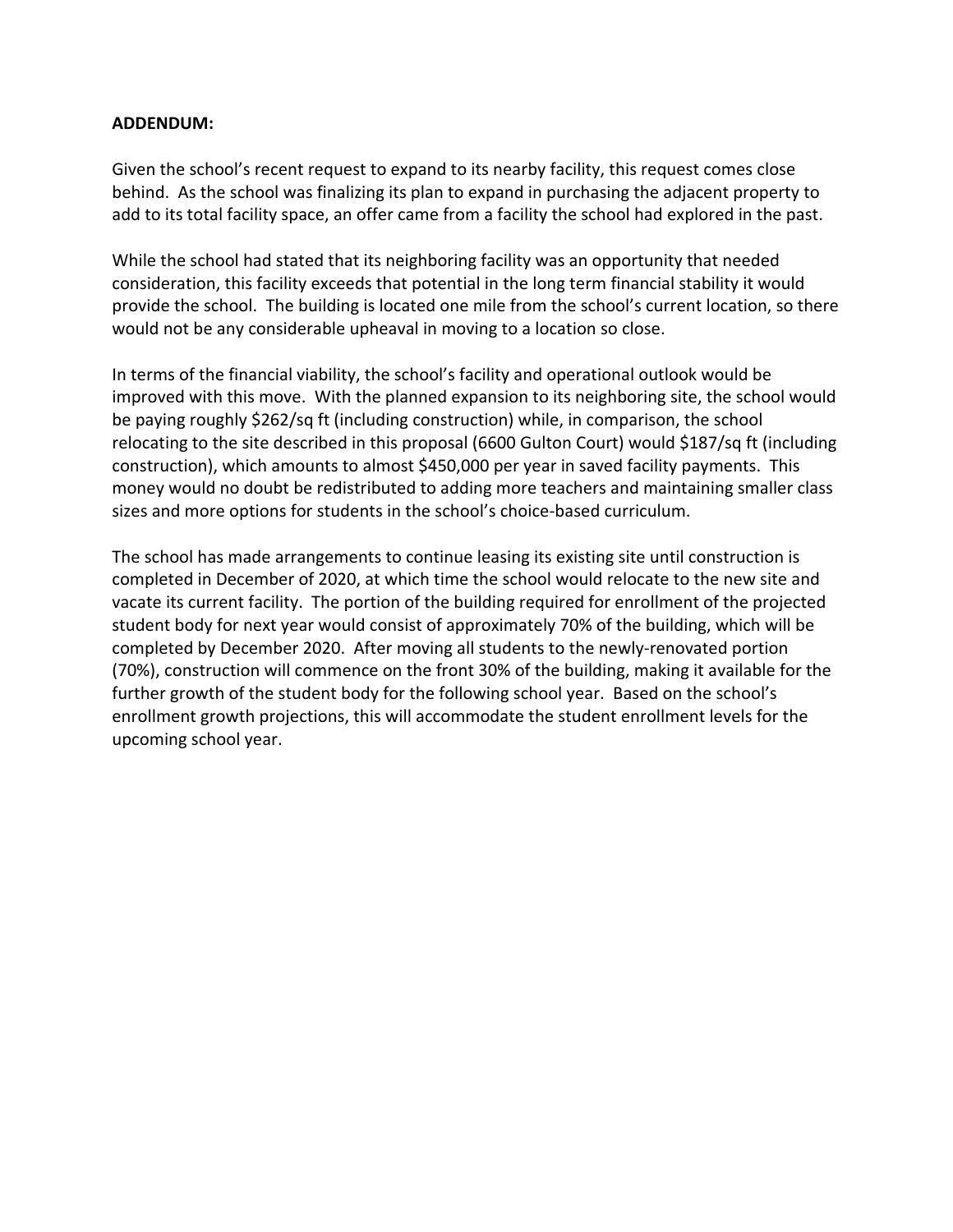# AMENDENT REQUEST – NARRATIVE

# EXPLORE ACADEMY

#### PROVIDE THE RATIONALE FOR MOVING THE SCHOOL TO A NEW LOCATION.

Given the school's recent request to expand to its nearby facility, this request comes close behind. As the school was finalizing its plan to expand in purchasing the adjacent property to add to its total facility space, an offer came from a facility the school had explored in the past.

While the school had stated that its neighboring facility was an opportunity that needed consideration, this facility exceeds that potential in the long term financial stability it would provide the school. The building is located one mile from the school's current location, so there would not be any considerable upheaval in moving to a location so close.

In terms of the financial viability, the school's facility and operational outlook would be improved with this move. With the planned expansion to its neighboring site, the school would be paying roughly \$262/sq ft (including construction) while, in comparison, the school relocating to the site described in this proposal (6600 Gulton Court) would \$187/sq ft (including construction), which amounts to almost \$450,000 per year in saved facility payments. This money would no doubt be redistributed to adding more teachers and maintaining smaller class sizes and more options for students in the school's choice-based curriculum.

The school has made arrangements to continue leasing its existing site until construction is completed in December of 2020, at which time the school would relocate to the new site and vacate its current facility. The portion of the building required for enrollment of the projected student body for next year would consist of approximately 70% of the building, which will be completed by December 2020. After moving all students to the newly-renovated portion (70%), construction will commence on the front 30% of the building, making it available for the further growth of the student body for the following school year. Based on the school's enrollment growth projections, this will accommodate the student enrollment levels for the upcoming school year.

#### IDENTIFY THE NUMBER OF STUDENTS DISPLACED BY THE MOVE AND DISCUSS THE PLAN TO SUPPORT THESE STUDENTS:

With the proposed facility residing only a mile away, there should be little to no displacement of students in this relocation proposal. The majority of the school's bus routes travel by the proposed facility each morning and afternoon on their way to the current facility.

#### DISCUSS COMMUNICATION OF THE PLANNED MOVE TO THE SCHOOL COMMUNITY;

Parents have been advised that the school is seeking expansion in some capacity, however the exact facility has not been specified given the sensitivity of real estate negotiations with other facility options over the past several months.

#### DISCUSS HOW DISPLACED STUDENTS WILL BE/HAVE BEEN SUPPORTED IN IDENTIFYING OTHER EDUCATIONAL OPTIONS; AND ENROLLING IN ANOTHER SCHOOL.

Students should not experience displacement as a result of this location change as it will reside near the current facility. That being said, the school will provide guidance for students who seek other educational pathways if they so choose.